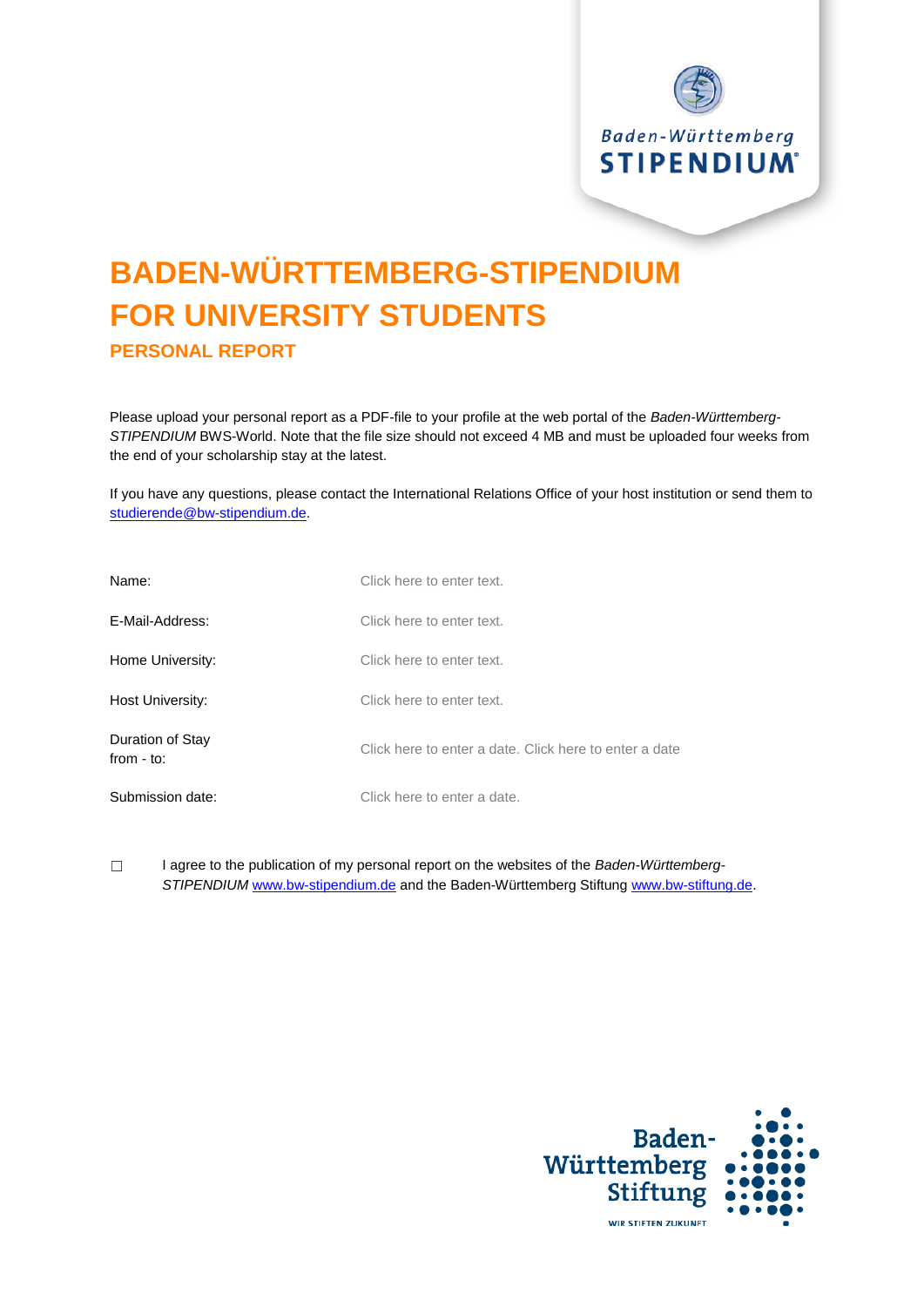**Please note:** You may adjust the given space for the bullet points 1 – 7. But note that the length of your personal report should not exceed 5 pages including the cover sheet.

#### **1) SYNOPSIS**

Write a short synopsis of your stay abroad. Were your expectations on a study abroad satisfied? How would you evaluate your study abroad? What were your experiences concerning the cooperation with the *Baden-Württemberg-STIPENDIUM*?

#### **2) PREPARATIONS PRIOR TO THE STAY ABROAD**

Please include the following topics: application process at the host institution and via BWS-World, personal preparations, help during the preparation given by your home and your host institution.

### **3) STUDYING IN THE HOST COUNTRY**

Please include the following topics: enrolment and choosing courses, description and assessment of the study system and the courses, organised leisure activities, other events organised by the host institution, support by the host institution in general.